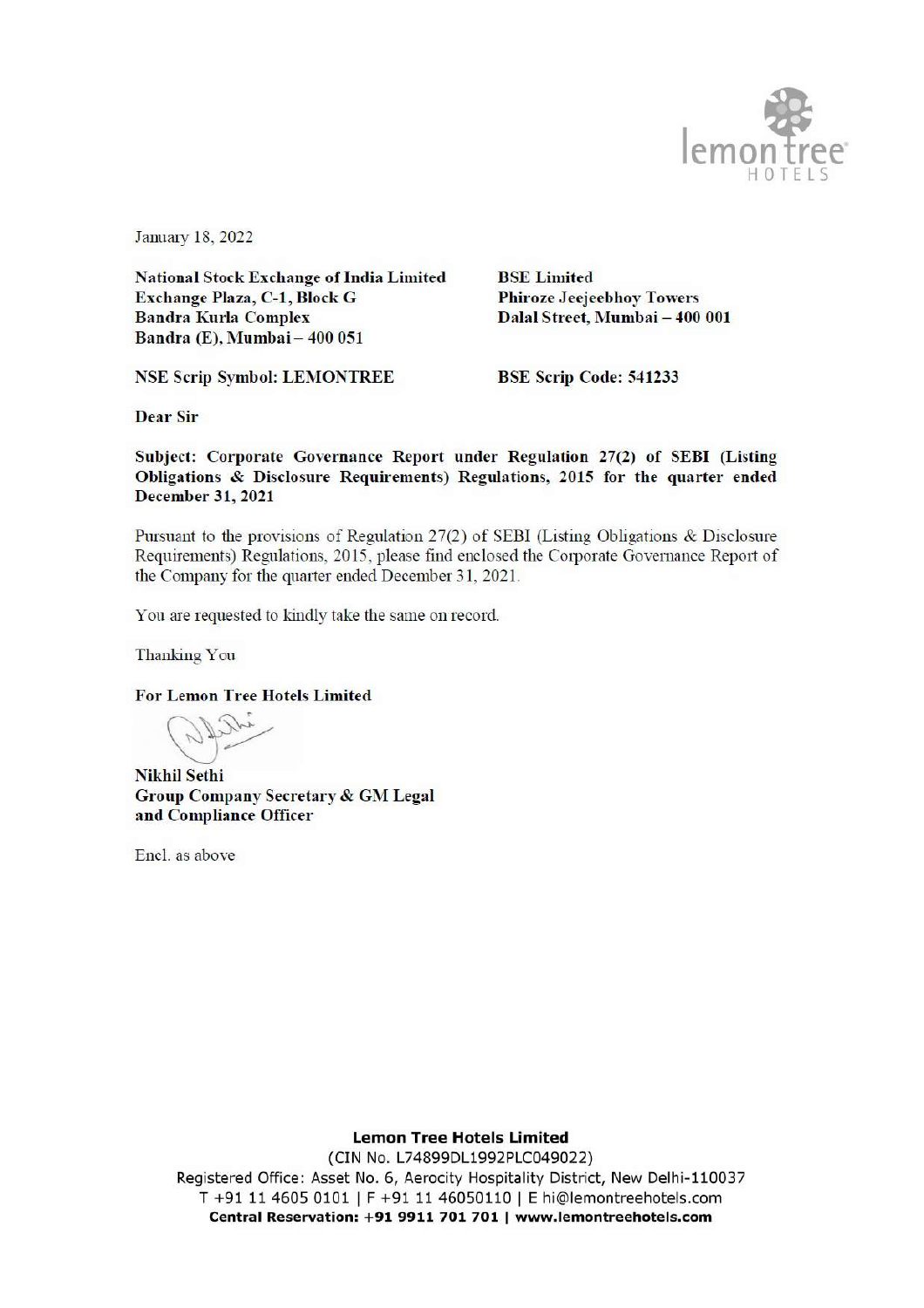## **ANNEXURE I**

## **Format to be submitted by listed entity on quarterly basis**

1. Name of Listed Entity<br>2. Quarter ending

- Lemon Tree Hotels Limited<br>- **31-Dec-2021** 

# **i. Composition Of Board Of Director**

| Titl | Name of         | <b>DIN</b> | Cate       | S            | Initial    | Date   | Dat  | T  | Date of      | Wh   | D         | No.          | No of            | No of            | No of            | Memb            | Rem   |
|------|-----------------|------------|------------|--------------|------------|--------|------|----|--------------|------|-----------|--------------|------------------|------------------|------------------|-----------------|-------|
| е    | the             |            | gory       | ub           | Date of    | of     | e of | en | <b>Birth</b> | eth  | at        | of           | Indepe           | memb             | post of          | ership          | arks  |
| (Mr. | <b>Director</b> |            | (Chai      | $\mathsf{C}$ | Appoint    | Appoi  | ces  | ur |              | er   | e         | Dire         | ndent            | ership           | Chairp           | in              |       |
| /Ms  |                 |            | rpers      | at           | ment       | ntme   | sati | e  |              | spe  | of        | ctors        | Directo          | s in             | erson in         | Commi           |       |
|      |                 |            | on         | eg           |            | nt     | on   |    |              | cial | pa        | hip          | rship in         | Audit/           | Audit/           | ttees           |       |
|      |                 |            | /Exec      | or           |            |        |      |    |              | res  | SS        | in           | listed           | <b>Stake</b>     | Stakeh           | of the          |       |
|      |                 |            | utive/     | v            |            |        |      |    |              | olut | in        | liste        | entities         | holder           | older            | Compa           |       |
|      |                 |            | Non-       |              |            |        |      |    |              | ion  | g         | d            | includi          | Comm             | Commit           | ny              |       |
|      |                 |            | Exec       |              |            |        |      |    |              | pas  | sp        | entiti       | ng this          | ittee(s          | tee              |                 |       |
|      |                 |            | utive/     |              |            |        |      |    |              | sed  | ec        | es           | listed           |                  | held in          |                 |       |
|      |                 |            | Indep      |              |            |        |      |    |              | ?    | ial       | inclu        | entity           | includi          | listed           |                 |       |
|      |                 |            | ende       |              |            |        |      |    |              |      | re        | ding         |                  | ng               | entities         |                 |       |
|      |                 |            | nt/        |              |            |        |      |    |              |      | <b>SO</b> | this         |                  | this             | includin         |                 |       |
|      |                 |            | Nomi       |              |            |        |      |    |              |      | lut<br>io | liste<br>d   |                  | listed<br>entity | g this<br>listed |                 |       |
|      |                 |            | nee)       |              |            |        |      |    |              |      | n         | entit        |                  |                  | entity           |                 |       |
|      |                 |            |            |              |            |        |      |    |              |      |           |              |                  |                  |                  |                 |       |
| Mr.  | Patanjali       | 0000       | $C \&$     | M            | $07$ -Oct- | $01-$  |      |    | 09-Feb-      | NA   |           |              | $\boldsymbol{0}$ |                  | $\overline{0}$   | SC, RC          |       |
|      | Govind          | 2974       | ${\rm ED}$ | D            | 2002       | Apr-   |      |    | 1959         |      |           |              |                  |                  |                  |                 |       |
|      | Keswani         |            |            |              |            | 2018   |      |    |              |      |           |              |                  |                  |                  |                 |       |
| Mr.  | Rattan          | 0531       | ED         | $\mathbf{M}$ | $12$ -Dec- | $01-$  |      |    | $12-Feb-$    | NA   |           | 1            | $\boldsymbol{0}$ | $\mathbf{1}$     | $\overline{0}$   | $\overline{SC}$ |       |
|      | Keswani         | 7766       |            | D            | 2012       | Jan-   |      |    | 1961         |      |           |              |                  |                  |                  |                 |       |
|      |                 |            |            |              |            | 2020   |      |    |              |      |           |              |                  |                  |                  |                 |       |
| Mr.  | Aditya          | 0720       | <b>NED</b> |              | $17$ -Jun- | $17 -$ |      |    | $07$ -May-   | NA   |           | 1            | $\boldsymbol{0}$ | $\boldsymbol{0}$ | $\boldsymbol{0}$ |                 |       |
|      | Madhav          | 8901       |            |              | 2015       | Jun-   |      |    | 1991         |      |           |              |                  |                  |                  |                 |       |
|      | Keswani         |            |            |              |            | 2015   |      |    |              |      |           |              |                  |                  |                  |                 |       |
| Mr.  | Willem          | 0790       | <b>NED</b> |              | $09 -$     | $09 -$ |      |    | $06-Nov-$    | NA   |           | $\mathbf{1}$ | $\boldsymbol{0}$ | $\boldsymbol{0}$ | $\overline{0}$   |                 | He is |
|      | Albertus        | 2239       |            |              | Aug-       | Aug-   |      |    | 1968         |      |           |              |                  |                  |                  |                 | a     |
|      | Hazeleger       |            |            |              | 2017       | 2017   |      |    |              |      |           |              |                  |                  |                  |                 | forei |
|      |                 |            |            |              |            |        |      |    |              |      |           |              |                  |                  |                  |                 | gn    |
|      |                 |            |            |              |            |        |      |    |              |      |           |              |                  |                  |                  |                 | Direc |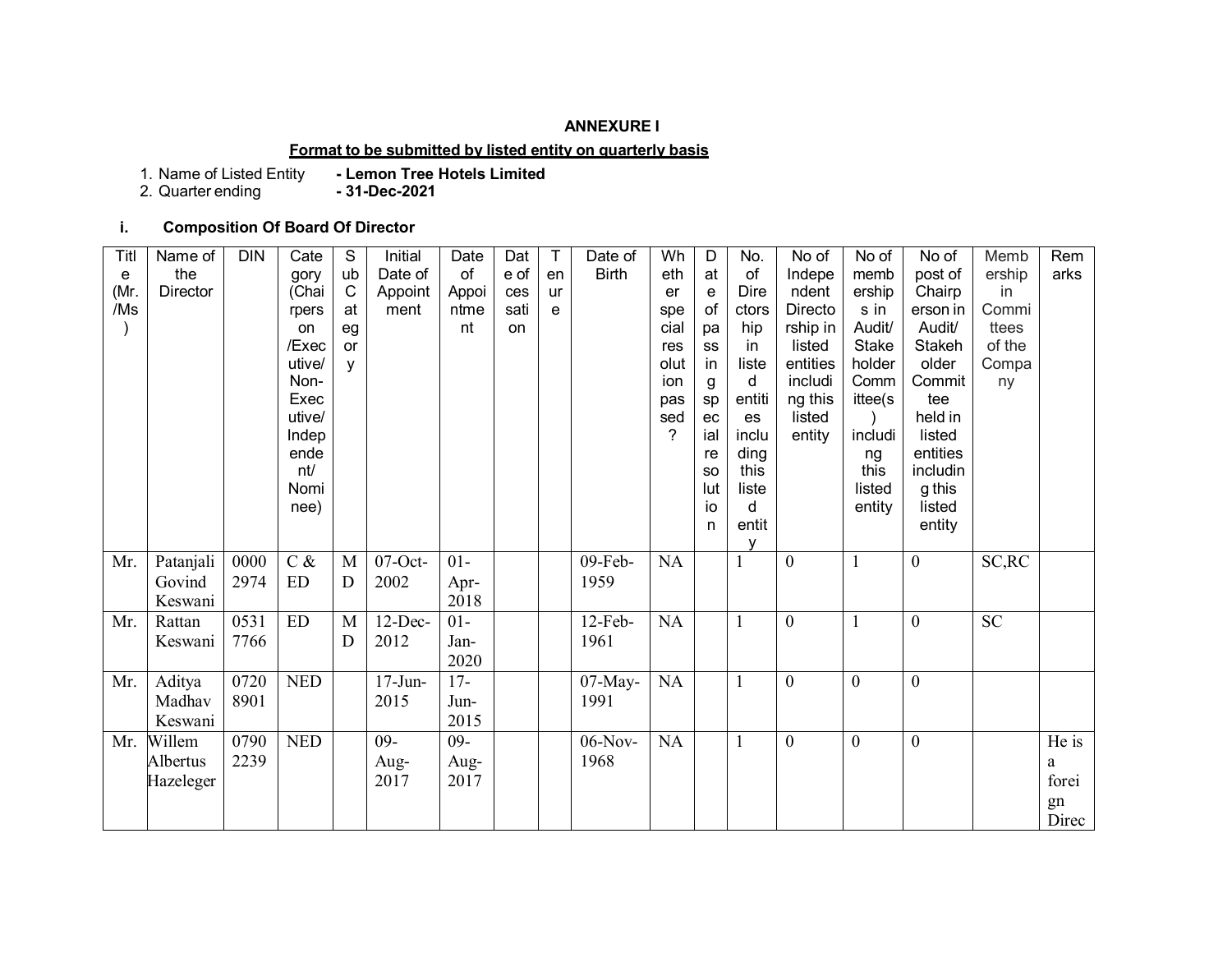|     |          |      |    |            |        |    |            |           |                |                |                |                  |                | tor |
|-----|----------|------|----|------------|--------|----|------------|-----------|----------------|----------------|----------------|------------------|----------------|-----|
| Mrs | Freyan   | 0096 | ID | $15$ -Jun- | $15 -$ | 54 | $23$ -Dec- | <b>NA</b> |                | $\mathbf{1}$   | $\overline{2}$ | $\mathbf{1}$     | AC, SC,        |     |
|     | Jamshed  | 5073 |    | 2017       | Jun-   |    | 1961       |           |                |                |                |                  | <b>NRC</b>     |     |
|     | Desai    |      |    |            | 2017   |    |            |           |                |                |                |                  |                |     |
| Mr. | Paramar  | 0714 | ID | $15$ -Jun- | $15 -$ | 54 | $15-Mar-$  | <b>NA</b> | $\overline{2}$ | $\overline{2}$ | $\overline{2}$ | $\boldsymbol{0}$ | <b>SC, NRC</b> |     |
|     | tha      | 5770 |    | 2017       | Jun-   |    | 1962       |           |                |                |                |                  |                |     |
|     | Saikia   |      |    |            | 2017   |    |            |           |                |                |                |                  |                |     |
| Mr. | Pradeep  | 0519 | ID | $05$ -Dec- | $05 -$ | 48 | $14-Sep-$  | NA        |                | $\mathbf{1}$   | $\overline{2}$ | $\mathbf{1}$     | AC, RC,        |     |
|     | Mathur   | 8770 |    | 2017       | Dec-   |    | 1957       |           |                |                |                |                  | <b>NRC</b>     |     |
|     |          |      |    |            | 2017   |    |            |           |                |                |                |                  |                |     |
| Mr. | Arvind   | 0093 | ID | $15$ -Jun- | $15 -$ | 54 | $28$ -May- | NA        | $\overline{2}$ | $\mathbf{1}$   | $\mathbf{1}$   | $\overline{0}$   |                |     |
|     | Singhani | 4017 |    | 2017       | Jun-   |    | 1964       |           |                |                |                |                  |                |     |
|     | a        |      |    |            | 2017   |    |            |           |                |                |                |                  |                |     |
| Mr. | Ashish   | 0000 | ID | $15$ -Jun- | $15 -$ | 54 | $18-Nov-$  | <b>NA</b> |                | $\mathbf{1}$   | $\overline{2}$ | $\mathbf{1}$     | AC             |     |
|     | Kumar    | 4364 |    | 2017       | Jun-   |    | 1956       |           |                |                |                |                  |                |     |
|     | Guha     |      |    |            | 2017   |    |            |           |                |                |                |                  |                |     |
| Mr. | Arindam  | 0157 | ID | $11-Apr-$  | $11-$  | 33 | 04-Mar-    | <b>NA</b> | $\overline{2}$ | $\overline{2}$ | $\overline{2}$ | $\overline{0}$   | AC, RC,        |     |
|     | Kumar    | 0746 |    | 2019       | Apr-   |    | 1962       |           |                |                |                |                  | <b>NRC</b>     |     |
|     | Bhattach |      |    |            | 2019   |    |            |           |                |                |                |                  |                |     |
|     | arya     |      |    |            |        |    |            |           |                |                |                |                  |                |     |
| Mr. | Niten    | 0061 | ID | $06 -$     | $06 -$ | 14 | $02$ -Aug- | NA        | 3              | $\overline{3}$ | $\overline{3}$ | $\overline{0}$   | AC, RC,        |     |
|     |          |      |    |            |        |    |            |           |                |                |                |                  | <b>NRC</b>     |     |
|     | Malhan   | 4624 |    | Nov-       | Nov-   |    | 1971       |           |                |                |                |                  |                |     |
|     |          |      |    | 2020       | 2020   |    |            |           |                |                |                |                  |                |     |

| Company Remarks             | Mr. Patanjali Govind Keswani is the Chairman and Managing Director |
|-----------------------------|--------------------------------------------------------------------|
| Whether Regular chairperson | Yes                                                                |
| appointed                   |                                                                    |
| Whether Chairperson is      | Yes                                                                |
| related to MD or CEO        |                                                                    |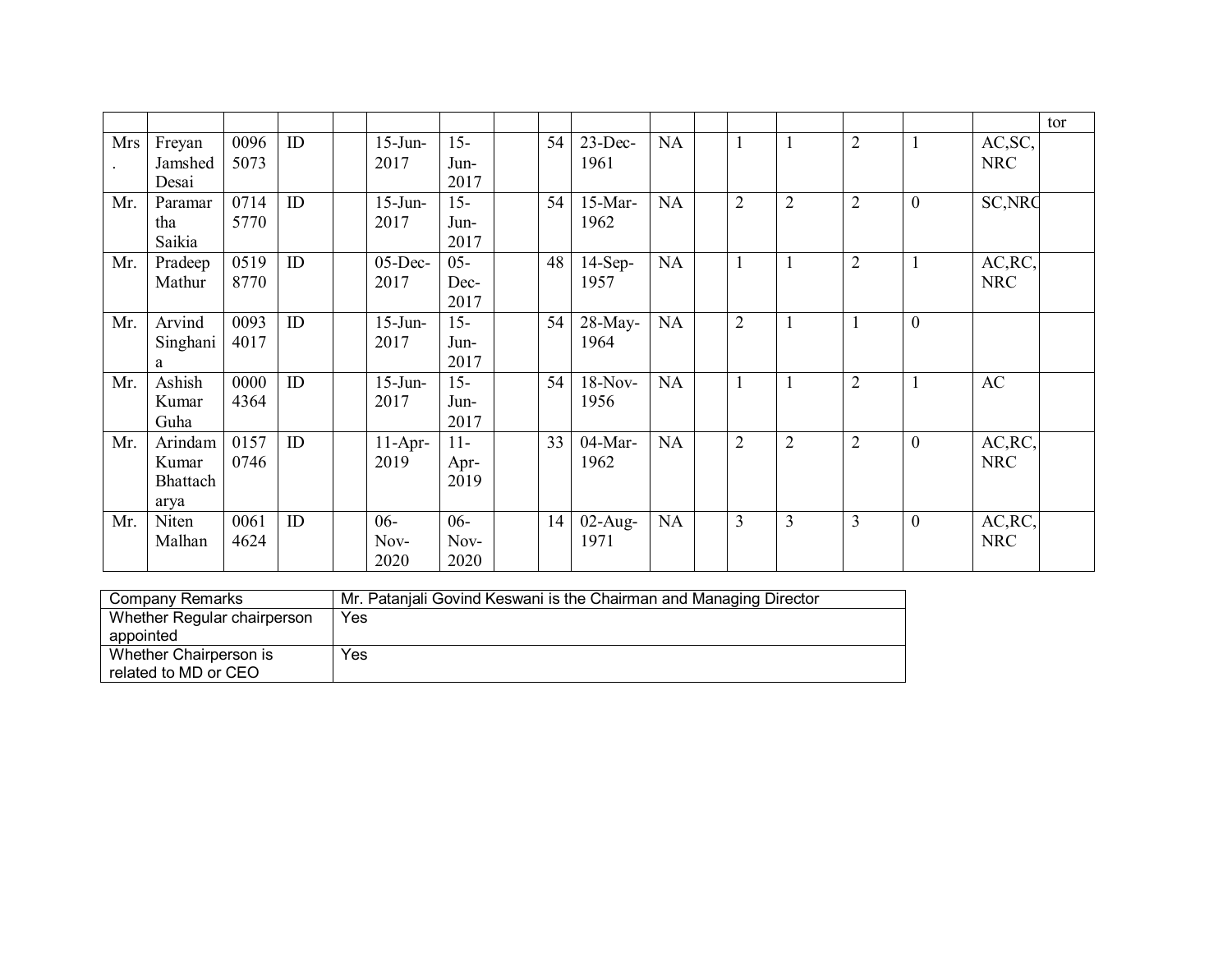# **ii. Composition of Committees**

## **a. Audit Committee**

| Sr. | Name of the Director | Category | Chairperson/Membership | Appointment | <b>Cessation Date</b> |
|-----|----------------------|----------|------------------------|-------------|-----------------------|
| No. |                      |          |                        | Date        |                       |
|     | Pradeep Mathur       | ID       | Chairperson            | 09-Aug-2018 |                       |
|     | Ashish Kumar Guha    | ID       | Member                 | 15-Jun-2017 |                       |
|     | Niten Malhan         | ID       | Member                 | 06-Nov-2020 |                       |
| 4   | Freyan Jamshed Desai | ID       | Member                 | 09-Feb-2021 |                       |
|     | Arindam Kumar        | ID       | Member                 | 13-Feb-2020 |                       |
|     | Bhattacharya         |          |                        |             |                       |

| Company Remarks          |     |
|--------------------------|-----|
| <b>Whether Permanent</b> | Yes |
| chairperson appointed    |     |

# **b. Stakeholders Relationship Committee**

| Sr. | Name of the Director     | Category | Chairperson/Membership | Appointment    | <b>Cessation Date</b> |
|-----|--------------------------|----------|------------------------|----------------|-----------------------|
| No. |                          |          |                        | Date           |                       |
|     | Freyan Jamshed Desai     | ID       | Chairperson            | $15$ -Jun-2017 |                       |
|     | Patanjali Govind Keswani | C & E D  | Member                 | $15$ -Jun-2017 |                       |
|     | Rattan Keswani           | ED       | Member                 | 15-Jun-2017    |                       |
|     | Paramartha Saikia        | ID       | Member                 | 11-Apr-2019    |                       |

| Company Remarks          |     |
|--------------------------|-----|
| <b>Whether Permanent</b> | Yes |
| chairperson appointed    |     |

## **c. Risk Management Committee**

| Sr.<br>No. | Name of the Director     | Category | Chairperson/Membership | Appointment<br>Date | <b>Cessation Date</b> |
|------------|--------------------------|----------|------------------------|---------------------|-----------------------|
|            | Pradeep Mathur           | ID       | Chairperson            | 09-Feb-2021         |                       |
|            | Patanjali Govind Keswani | C & E D  | Member                 | 29-May-2019         |                       |
|            | Niten Malhan             | ID       | Member                 | 09-Feb-2021         |                       |
|            | Arindam Kumar            | ID       | Member                 | 09-Feb-2021         |                       |
|            | Bhattacharya             |          |                        |                     |                       |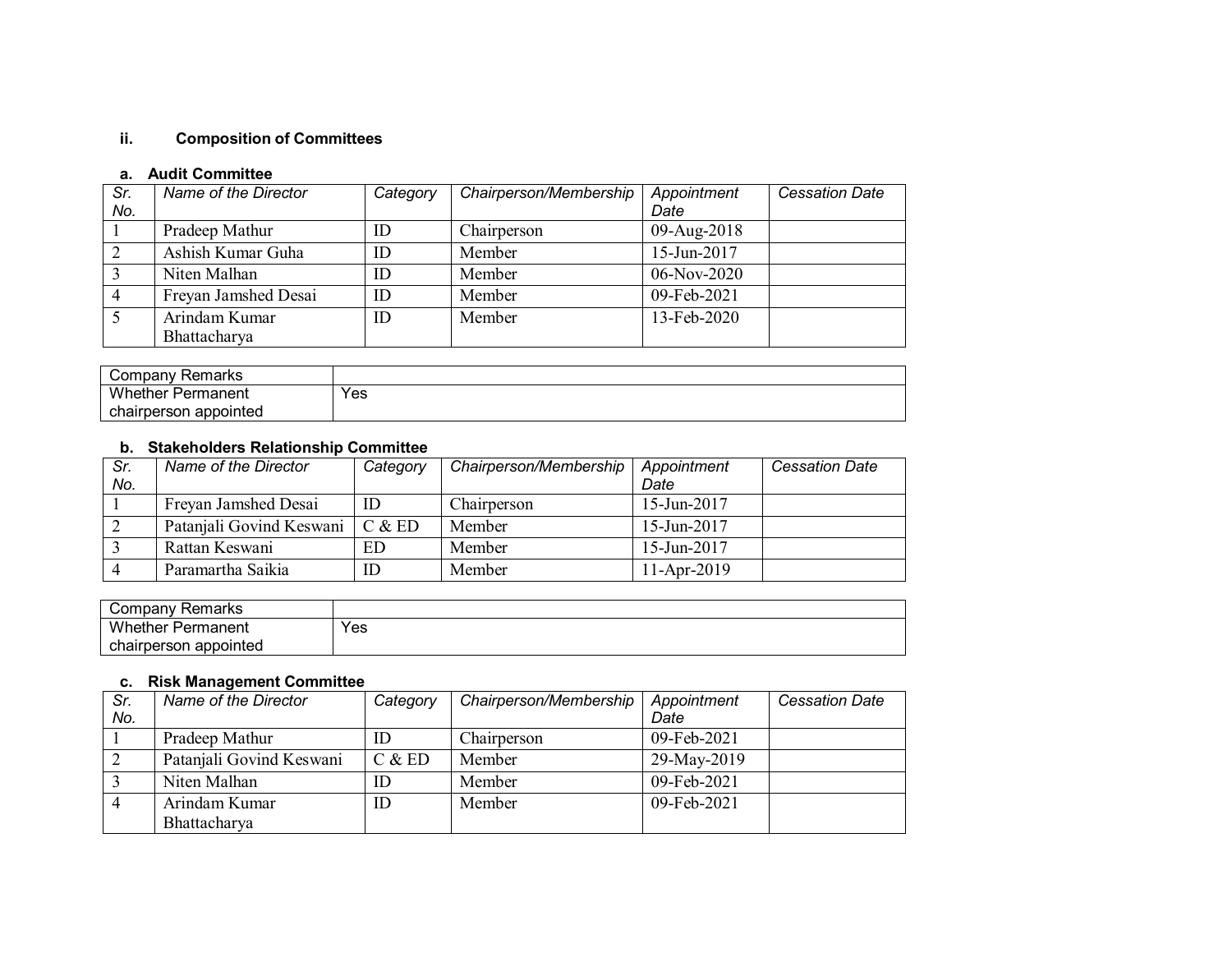| . .<br>- - - -<br>Singh<br>Vikramjit        | Member | Member | 2019<br>29.5<br>Nav-<br><u>_</u> |  |
|---------------------------------------------|--------|--------|----------------------------------|--|
| $\sim$ 1<br>$\mathbf{r}$<br>Kapil<br>Sharma | Member | Member | 2021<br>$99-Feb-z$<br>.∠U∠       |  |

| ' ompany۔<br>Remarks        |     |  |
|-----------------------------|-----|--|
| Whether I<br>-<br>Permanent | Yes |  |
| chairperson appointed       |     |  |

## **d. Nomination and Remuneration Committee**

| Sr. | Name of the Director | Category | Chairperson/Membership | Appointment   | <b>Cessation Date</b> |
|-----|----------------------|----------|------------------------|---------------|-----------------------|
| No. |                      |          |                        | Date          |                       |
|     | Niten Malhan         | ID       | Chairperson            | 06-Nov-2020   |                       |
|     | Paramartha Saikia    | ID       | Member                 | 09-Aug-2018   |                       |
|     | Pradeep Mathur       | ID       | Member                 | 05-Dec-2017   |                       |
|     | Freyan Jamshed Desai | ID       | Member                 | 11-Apr-2019   |                       |
|     | Arindam Kumar        | ID       | Member                 | $06-Nov-2020$ |                       |
|     | Bhattacharya         |          |                        |               |                       |

| Company Remarks          |     |
|--------------------------|-----|
| <b>Whether Permanent</b> | Yes |
| chairperson appointed    |     |

# iii. **Meeting of Board of Directors**

| Date(s) of Meeting<br>(if any) in the<br>previous quarter | Date(s) of Meeting<br>(if any) in the<br>relevant quarter | Whether<br>requirement of<br>Quorum met | Number of<br>Directors present   Directors present | <b>Number of Independent</b> |
|-----------------------------------------------------------|-----------------------------------------------------------|-----------------------------------------|----------------------------------------------------|------------------------------|
| 11-Aug-2021                                               | $21-Oct-2021$                                             | Yes                                     |                                                    |                              |

| Company Remarks               |    |
|-------------------------------|----|
| Maximum gap between any       | 70 |
| two consecutive (in number of |    |
| days)                         |    |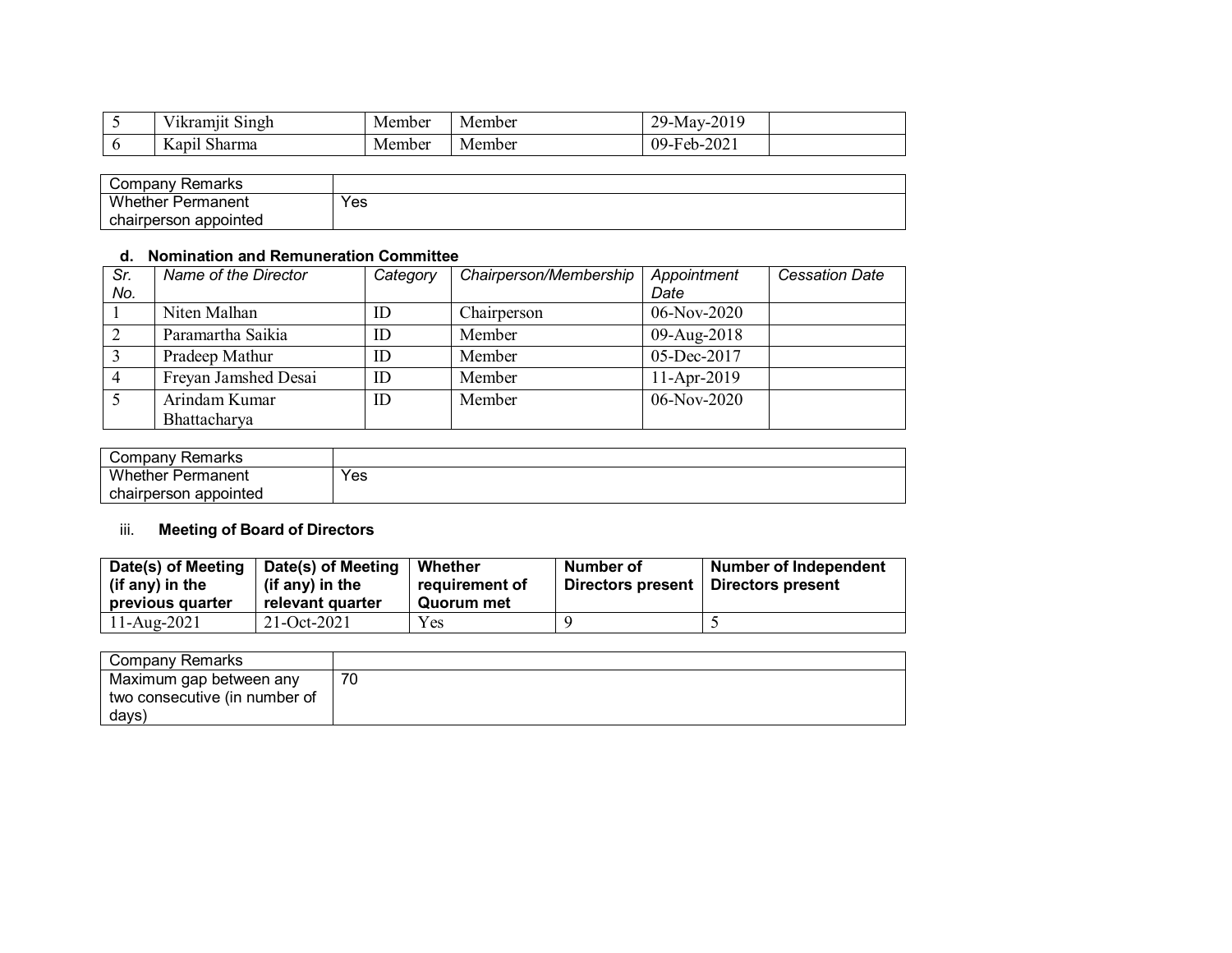#### iv. **Meeting of Committees**

| Name of the<br><b>Committee</b> | Date(s) of<br>meeting during<br>of the committee<br>in the previous<br>quarter | Date(s) of<br>meeting of the<br>committee in the<br>relevant quarter | Whether<br>requirement<br>of Quorum<br>met (Yes/No) | Number of<br><b>Directors</b><br>present | Number of<br>independent<br>directors<br>present |
|---------------------------------|--------------------------------------------------------------------------------|----------------------------------------------------------------------|-----------------------------------------------------|------------------------------------------|--------------------------------------------------|
| <b>Audit Committee</b>          | $10$ -Aug-2021                                                                 |                                                                      | Yes                                                 |                                          |                                                  |
| <b>Audit Committee</b>          |                                                                                | 20-Oct-2021                                                          | Yes                                                 |                                          |                                                  |
| <b>Audit Committee</b>          |                                                                                | 22-Dec-2021                                                          | Yes                                                 |                                          |                                                  |

| Company Remarks               |    |
|-------------------------------|----|
| Maximum gap between any       | 70 |
| two consecutive (in number of |    |
| days) [Only for Audit         |    |
| Committeel                    |    |

### v. **Related Party Transactions**

| <b>Subject</b>                                                                                            | <b>Compliance status</b><br>(Yes/No/NA) | <b>Remark</b> |
|-----------------------------------------------------------------------------------------------------------|-----------------------------------------|---------------|
| Whether prior approval of audit committee obtained                                                        | Yes                                     |               |
| Whether shareholder approval obtained for material RPT                                                    | Not Applicable                          |               |
| Whether details of RPT entered into pursuant to omnibus<br>approval have been reviewed by Audit Committee | Yes                                     |               |

| Disclosure of notes on related  |  |
|---------------------------------|--|
| party transactions and          |  |
| Disclosure of notes of material |  |
| related party transactions      |  |

## **VI. Affirmations**

- 1. The composition of Board of Directors is in terms of SEBI (Listing obligations and disclosure requirements) Regulations, 2015. **Yes**
- 2. The composition of the following committees is in terms of SEBI(Listing obligations and disclosure requirements) Regulations, 2015
	- a. Audit Committee **Yes**